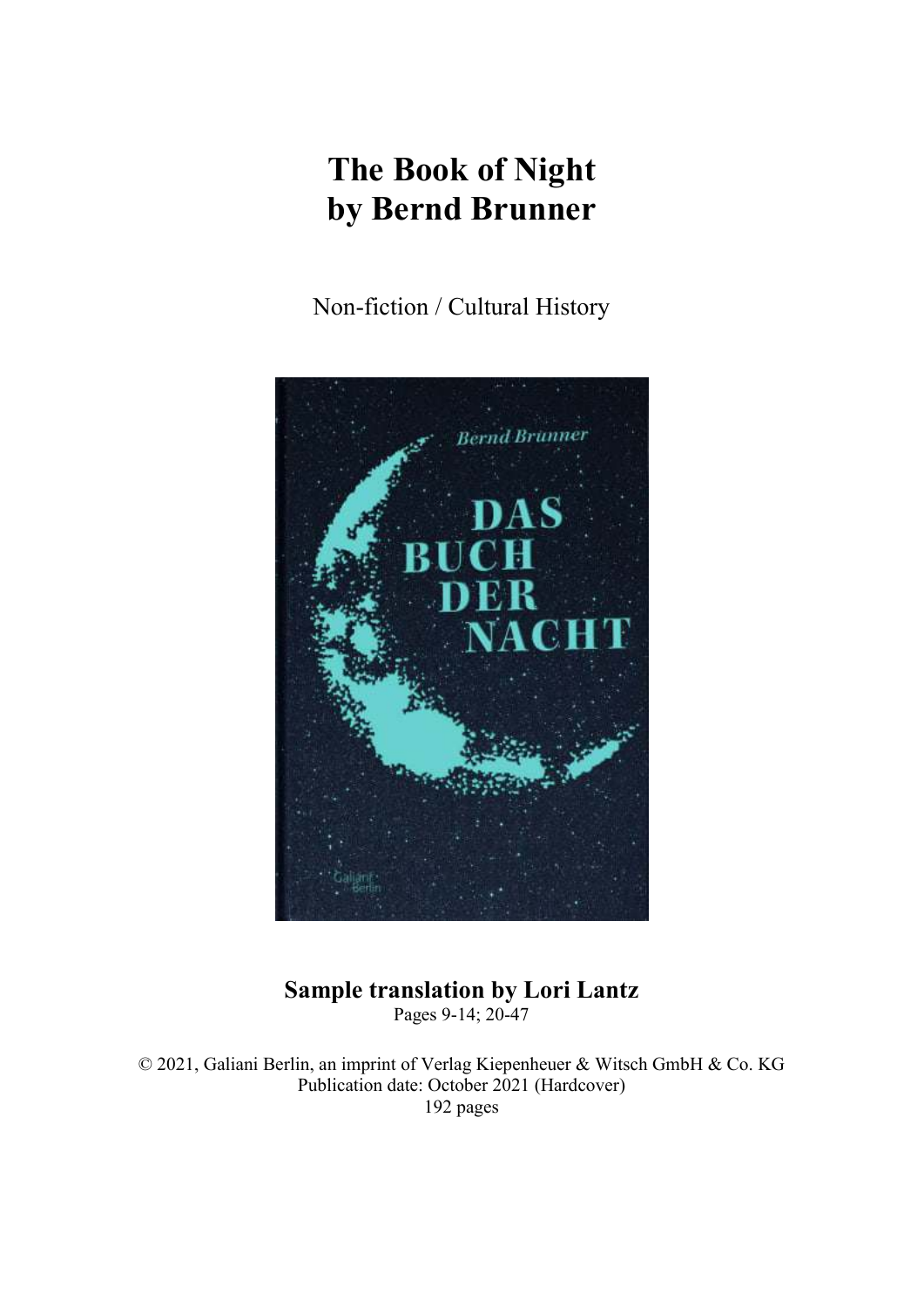#### **Contents**

- Nightfall Defining the night Night before the dawn of humankind
- Silent night
- The luxury of reading late
- Night wanderings
- How we sleep
- What keeps us up at night
- Wildest dreams
- Night all day
- Night neighbors
- Active by moonlight
- Rustling, sighs, laughter
- The night thoughts of animals
- Nightshade and late bloomers
- Darkness and light, day and night
- Nights in ancient Rome
- When nights were still nights
- How the night lost its darkness
- Night workers
- Nocturnal flaneurs
- Nightlife
- Nocturnal transformations
- A few night tales
- Unraveling the mysteries of darkness and the moon
- Midnight magic
- Dark crimes
- Creatures of the night
- Will-o'-the-wisp and his relations
- Picturing the night
- Fire in the night sky
- Lights over the sea
- In a new light
- Who has a right to the night?
- Daybreak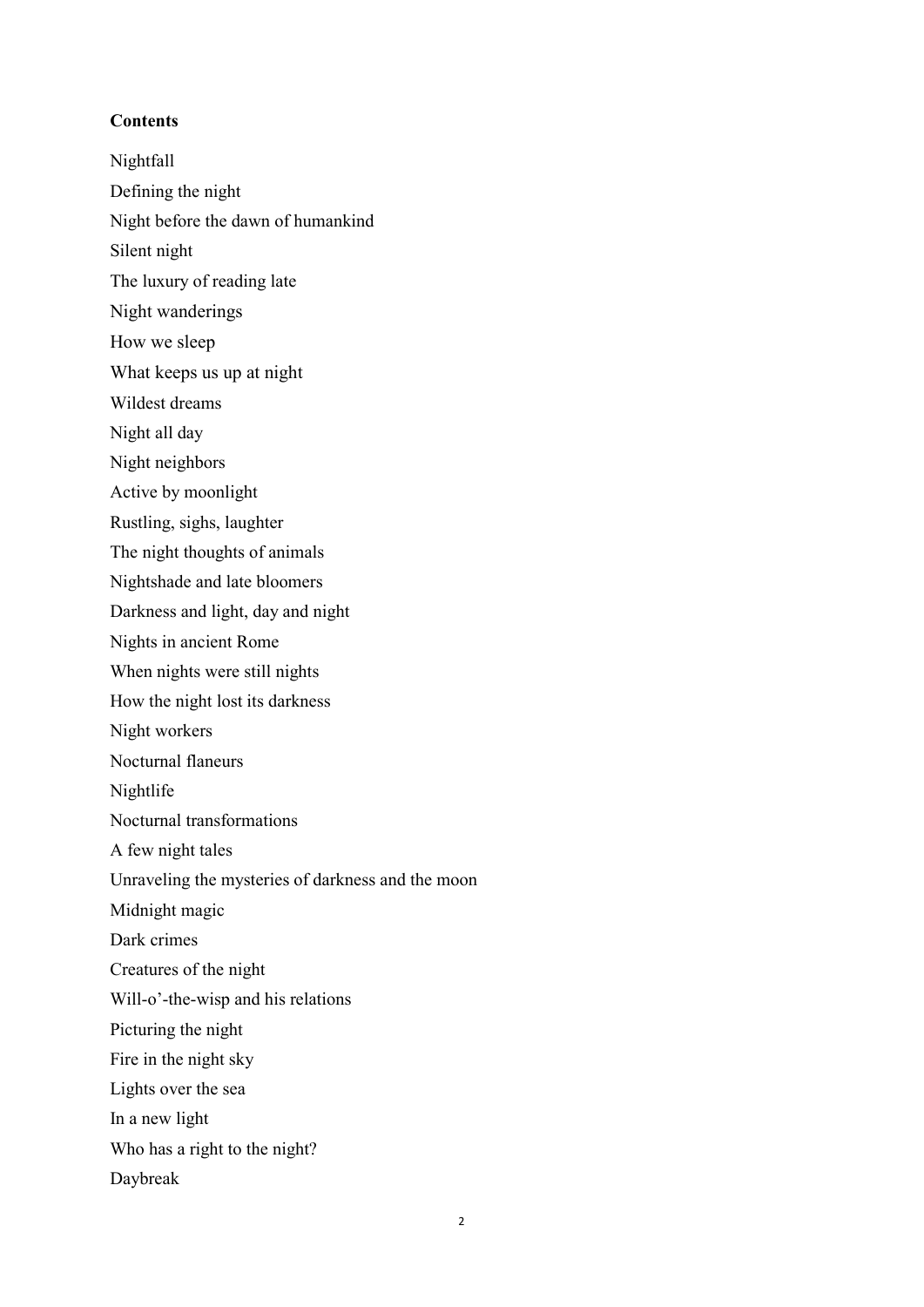*Our entire history is merely the history of those who were awake; no one has ever considered the history of the sleeping.*  Georg Christoph Lichtenberg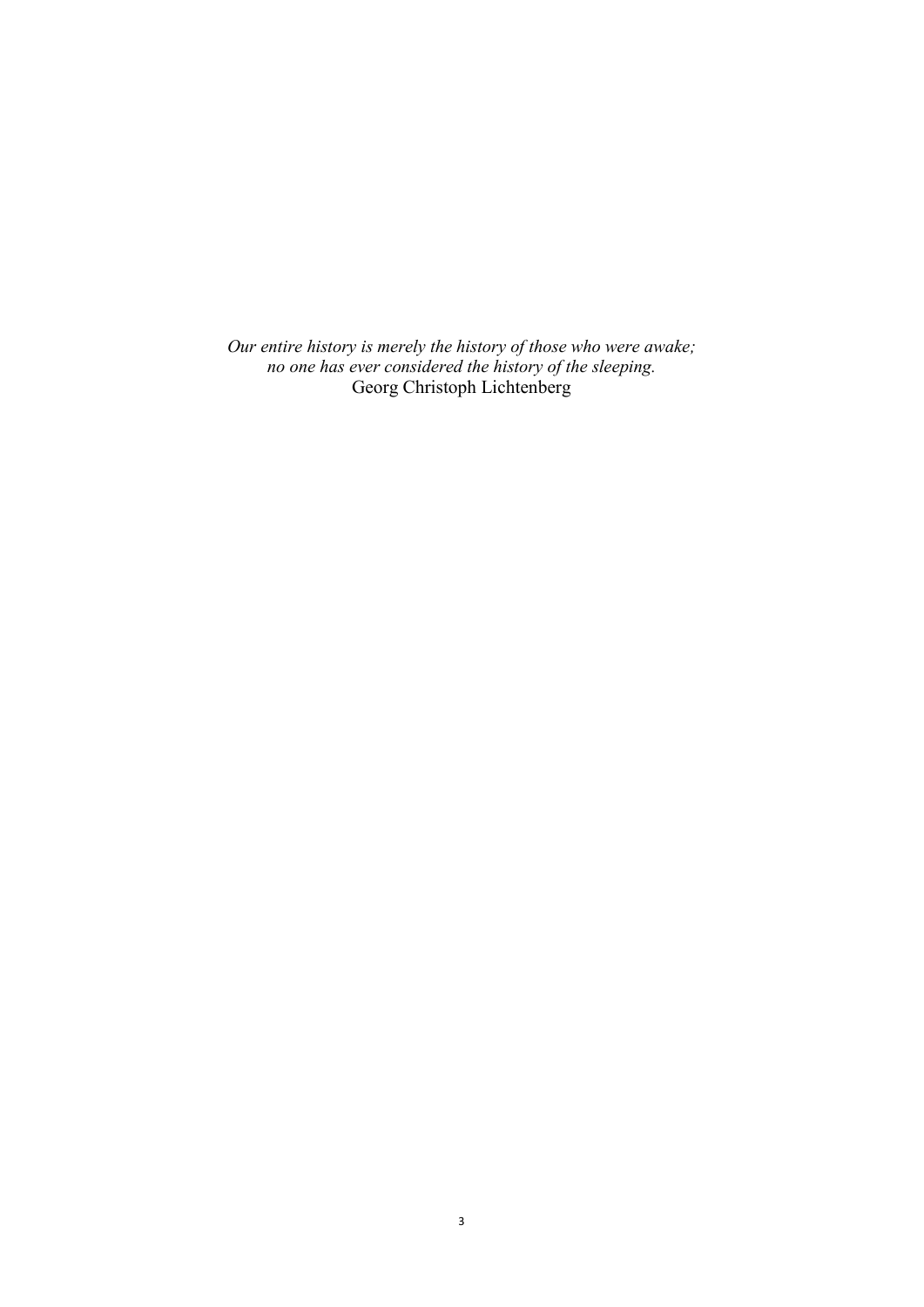## **Nightfall**

At first there's a moment of uncertainty, but then we realize what's happening: night is falling. Colors fade. The light dims and softens and the shadows grow longer. The evening gradually darkens—the *crepusculum,* as the Romans called this phase, is upon us*.* In the mountains, the blackness first gathers in the valleys and canyons, but soon the upper slopes begin to darken as well. Only the peaks directly before the setting sun continue to bask in a golden glow.

Soon the sun's disk touches the horizon. Red, yellow, and orange tones emerge as the light meets different layers of the atmosphere. Because atmospheric gases aren't completely transparent at higher altitudes, they reflect and refract some of the sunlight. A position with a broad view to the west over an open landscape or the sea is the best spot to appreciate a sunset's full scope and drama.

If the weather is clear, the temperature will fall and the relative humidity will rise. Crows make their way to back to their roost. Here and there a star is visible—and the blinking lights of passing planes. In the cities, lights begin to come on. And now we enter the darker stage of dusk, the "blue hour," as the soft light dyes the sky a deep indigo. It's a time of day beloved by photographers, but others find it inspiring, too. Jacques Guerlain, the legendary French perfumer, created a fragrance in its honor. He claimed that the idea came to him as he took a walk at dusk. Nature was bathed in blue and the feeling overcame him that in these moments of stillness humans were "in harmony with the world of things" and the light itself. During the blue hour, Guerlian explained, the sky "has not yet gained the stars." His appropriately named *L'heure bleue* perfume is an oriental-floral mix with a touch of vanilla.

It's time to go home, but first we take one last glimpse toward the heavens: was that a late swallow flapping between the buildings, systematically searching the air for insects—or was it a bat? The question remains unanswered, but soon bats on their erratic flights are the only creatures visible in the sky.

*The sun descending in the west, The evening star does shine; The birds are silent in their nest, And I must seek for mine. The moon, like a flower, In heaven's high bower, With silent delight Sits and smiles on the night.* 

William Blake, *Songs of Innocence and Experience*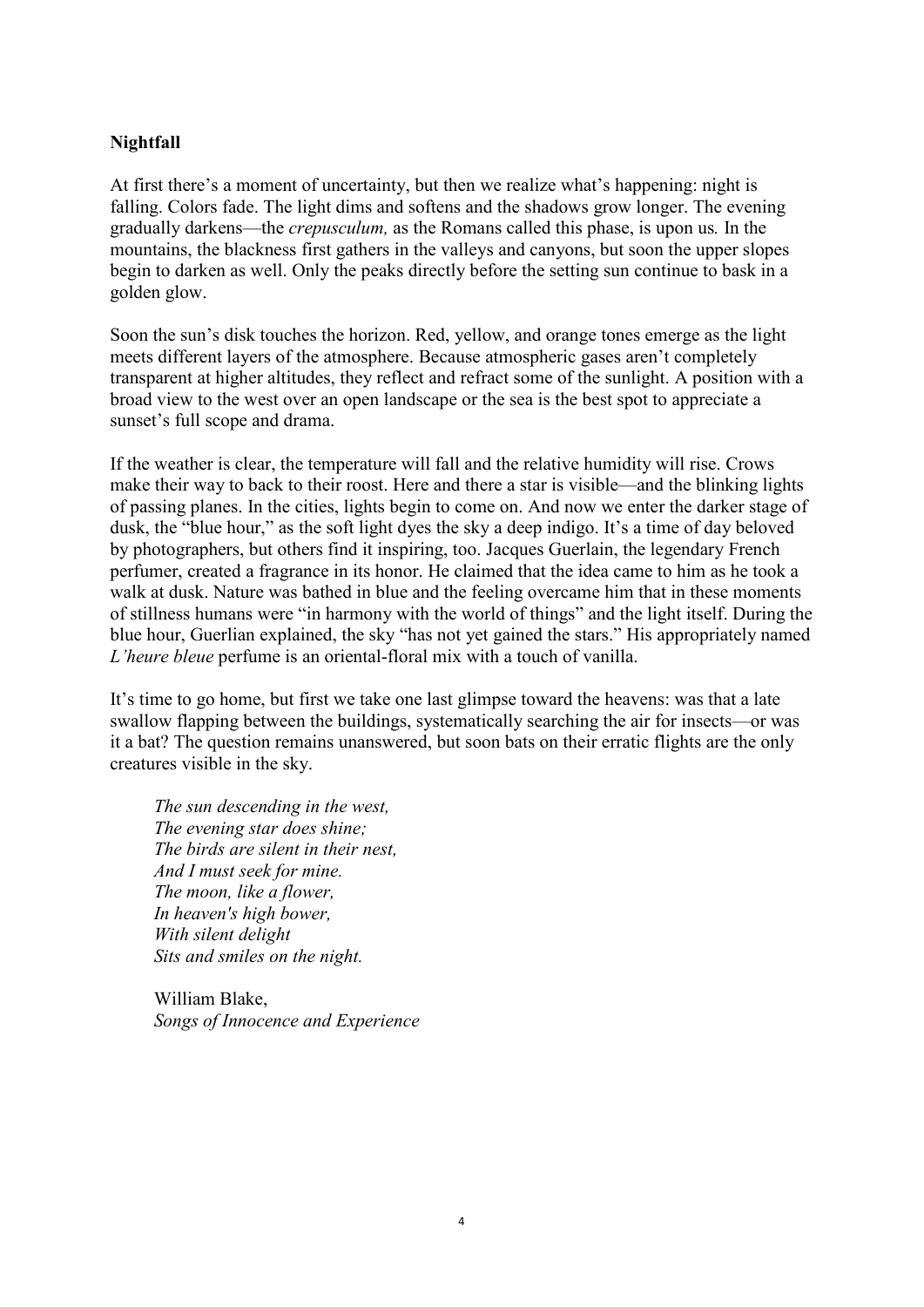## **Defining the night**

Night exists when the sun is absent—specifically, when the earth has turned so far in its daily rotation that we find ourselves on the planet's dark side. The "terminator," as the border between day and night is called, sweeps over the earth in from east to west, moving more than 1,000 miles per hour near the equator. Thomas Hardy describes this motion in his novel *Far from the Madding Crowd*:

*"To persons standing alone on a hill during a clear midnight such as this, the roll of the world eastward is almost a palpable movement. The sensation may be caused by the panoramic glide of the stars past earthly objects, which is perceptible in a few minutes of stillness, or by the better outlook upon space that a hill affords, or by the wind, or by the solitude; but whatever be its origin the impression of riding along is vivid and abiding."* 

So many things are possible at night! If you stay awake, the darkness upends the coordinates that usually organize our perception. The shackles of control and authority loosen and our imaginations run freer. Smells and tastes seem more intense and sounds that are drowned out during the day become especially audible. Our feeling for time and space changes, too—at night it's easier to sense that we're just tiny parts of the universe.

It's a paradox: the darkness that descends when night falls opens our eyes to the vastness of infinite space. If conditions are right, about six thousand stars are visible in a clear night sky—and their light originated long before our own solar system existed.

Although the proliferation of artificial light has blurred the stark opposition of night and day that our premodern ancestors knew, the dark hours retain some of their special mystery. And it's a mystery full of contradictions. Nighttime is often perceived as dangerous and threatening, but it also offers opportunities for freedom that the day denies. Forbidden meetings and encounters that could expose their participants to punishment or persecution take place under the cover of darkness. Night is also the time for lovers, for assuming new identities, for experimenting with social roles, for taking chances. How many people wait longingly for night to come—opening possibilities and enabling them to fulfill their hidden daytime desires? At night, fear and fascination go hand in hand.

The French writer Charles Péguy once sought to describe the relationship of day and night. He found an evocative answer:

*"It's the days that are discontinuous. It's the days that pierce, that break the night And not at all the nights that interrupt the day. It's the day that makes noise for the night. Otherwise it would be sleeping. And the solitude, and the silence of the night is so beautiful and so great That is envelops, that it surrounds, that it enshrouds the days themselves ... Night is what is continuous, night is the fabric Of time, the reservoir of being. … It's the day that fractures and the days are like islands in the sea. Like broken islands that break the sea."*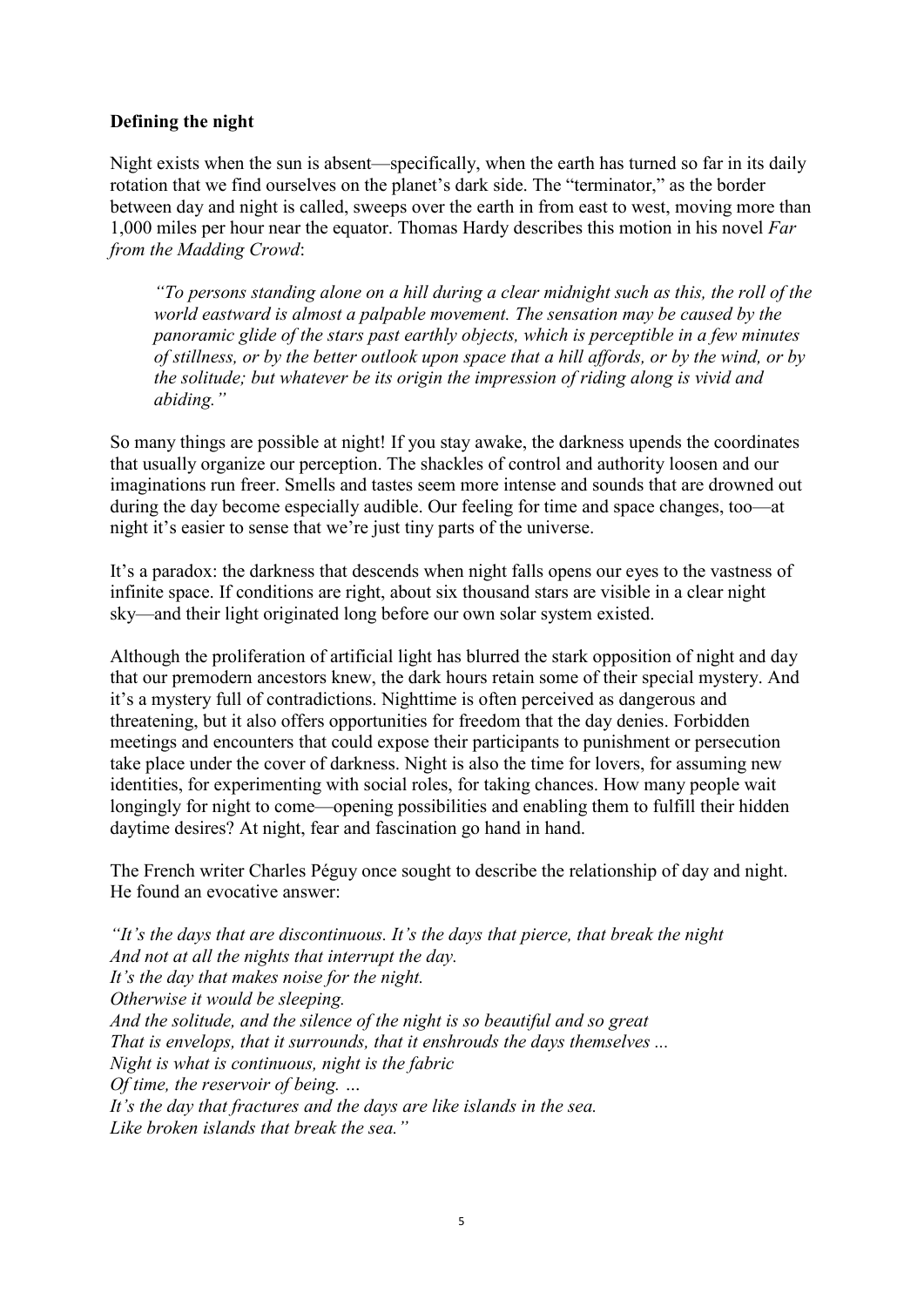## **Night before the dawn of humankind**

When the earth formed four and a half billion years ago, there was no such thing as night. And there was no day as we commonly understand it, either. Vast amounts of dust had to settle before the sunlight could penetrate to the earth's surface and create a distinction between night and day in the first place. The young earth also rotated much faster than it does now, so the nights were far shorter. When the moon emerged, its gravitation acted as a brake on the earth's spin. The moon started out quite close to the earth and has been gradually moving away ever since, so it originally appeared much larger and more clearly visible in the sky.

Today many locations on the earth's dark side are lit up brightly enough to be seen from space. But darkness' hold on the part of the planet facing away from the sun has never been complete. Here and there, volcanic eruptions cast a glow. Liquid magma flowing from the earth's interior bathed the surroundings in a red haze. Lighting is as old as the atmosphere itself, but fire was only possible later, once oxygen-producing plants evolved. Now, of course, lighting strikes can cause forest fires.

The Northern lights have woven their fascinating veil over the Arctic since primeval times. And throughout the world, the moon has cast its light on the earth's surface as it followed its course through the night sky, growing brighter or fainter as its phases and the weather changed.

But it was people who first had the idea to intentionally light up the night with fire.

And in the modern age it became possible for us to use artificial light to turn night into day.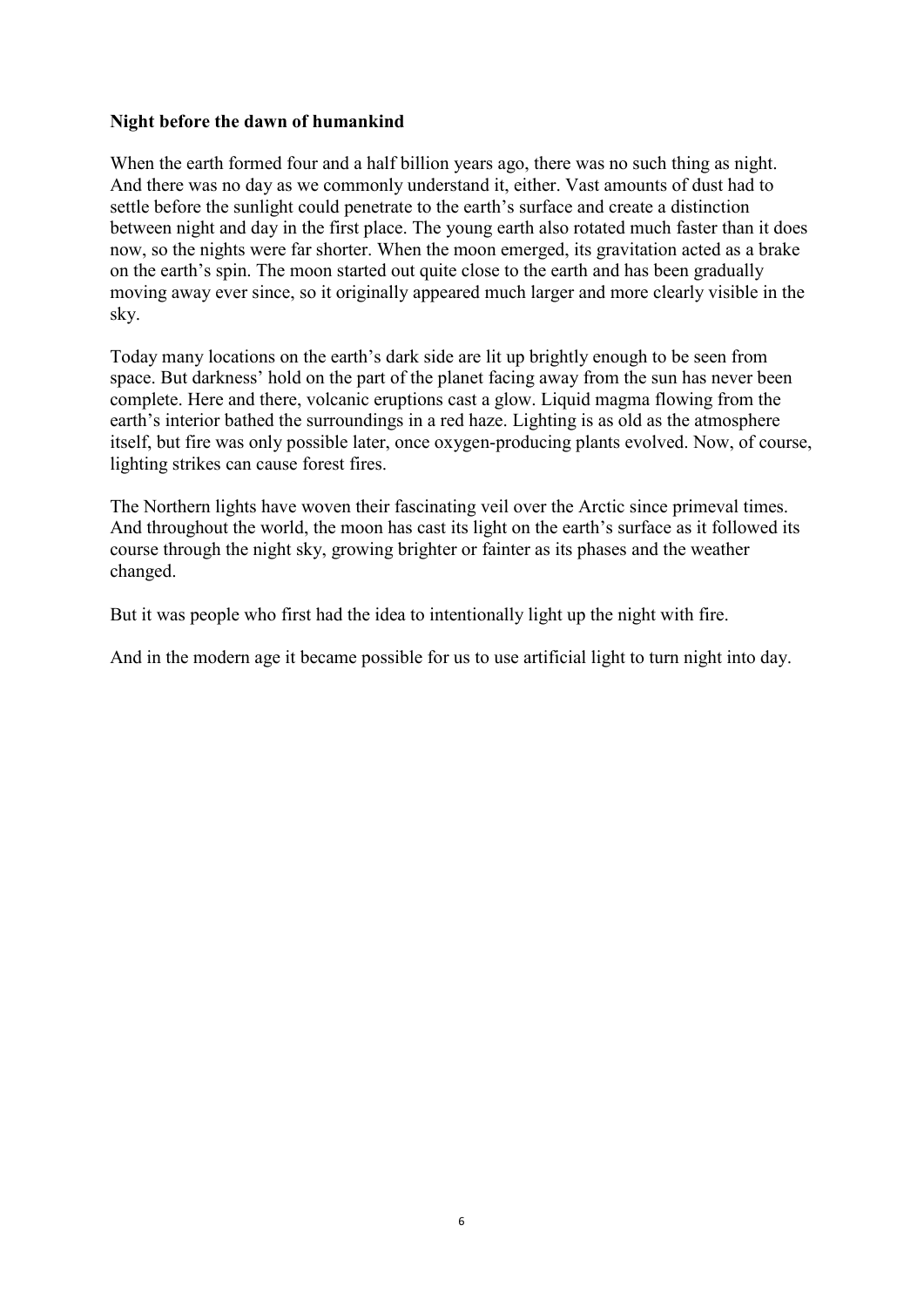## **[…]**

## **The luxury of reading late**

Those of us who like to stay up late are generally also receptive to the lure of reading in the evening or even far into the night. Forgetting the world around you and sinking completely into a book is easier during the night's quiet hours. If you read in bed, the familiar coziness combines with the dark to create a very special atmosphere.

Bedtime stories are no longer just for children. But which type of tale makes the best latenight reading—a thrilling mystery, a whimsical romance, or even a nonfiction book (like this one)—depends entirely on the readers. Choosing which thoughts will accompany us into sleep is a very individual decision.

The writer Alberto Manguel has described how the books in his library develop "voices" at night that relate a great deal about the world, the place of books in it, and the people who have loved, demonized, banned, or even burned them. "In the light, we read the inventions of others;" he asserts, "in the darkness, we invent our own stories." And he writes: "If the library in the morning suggests an echo of the severe and reasonably wishful order of the world, the library at night seems to rejoice in the world's essential, joyful muddle." It's a pleasure to imagine Manguel enjoying "reading in the thick silence, when the triangles of light from the reading lamps split [his] library shelves in two." His gaze occasionally wanders to follow the motes of dust dancing in the lamplight.

Libraries that are open around the clock encourage nocturnal reading habits. But while they are common at American universities, such late-night libraries have been slow to catch on in Europe. Still, they have proven popular at universities in Dortmund, Freiburg, Konstanz, and Karlsruhe. Although more and more sources are available online, many students seem to appreciate reading and studying while surrounded by other people who are doing something similar.

Countless people in earlier times surely fell asleep while reading books by candlelight—and could count themselves fortunate if their bed didn't go up in flames. Modern modes of reading have their own less dramatic dangers, such as insomnia: reading with electronic devices late at night suppresses the hormone melatonin, which helps us fall asleep. In this context, printed books have an advantage over e-readers or smartphones because less light is required to read them. Perhaps one day someone will come up with a way to print books with glow-in-the-dark ink. Then we wouldn't even have to turn the lamp on.

Another writer who shared strong views about late-night literary indulgence was Marguerite Duras. In an interview she once said, "You can't read by two lights at once—the light of day and the light of the book. You should read by electric light, with the room in darkness and the page alone illuminated." Often night reading takes place in secret, and the fascination of the forbidden adds to its appeal.

It's no surprise that literary characters are sometimes susceptible to the lure of late reading. In *The Book of the Duchess*, Geoffrey Chaucer's protagonist relates that reading is her preferred distraction when insomnia strikes:

*"So whan I saw I might not slepe,*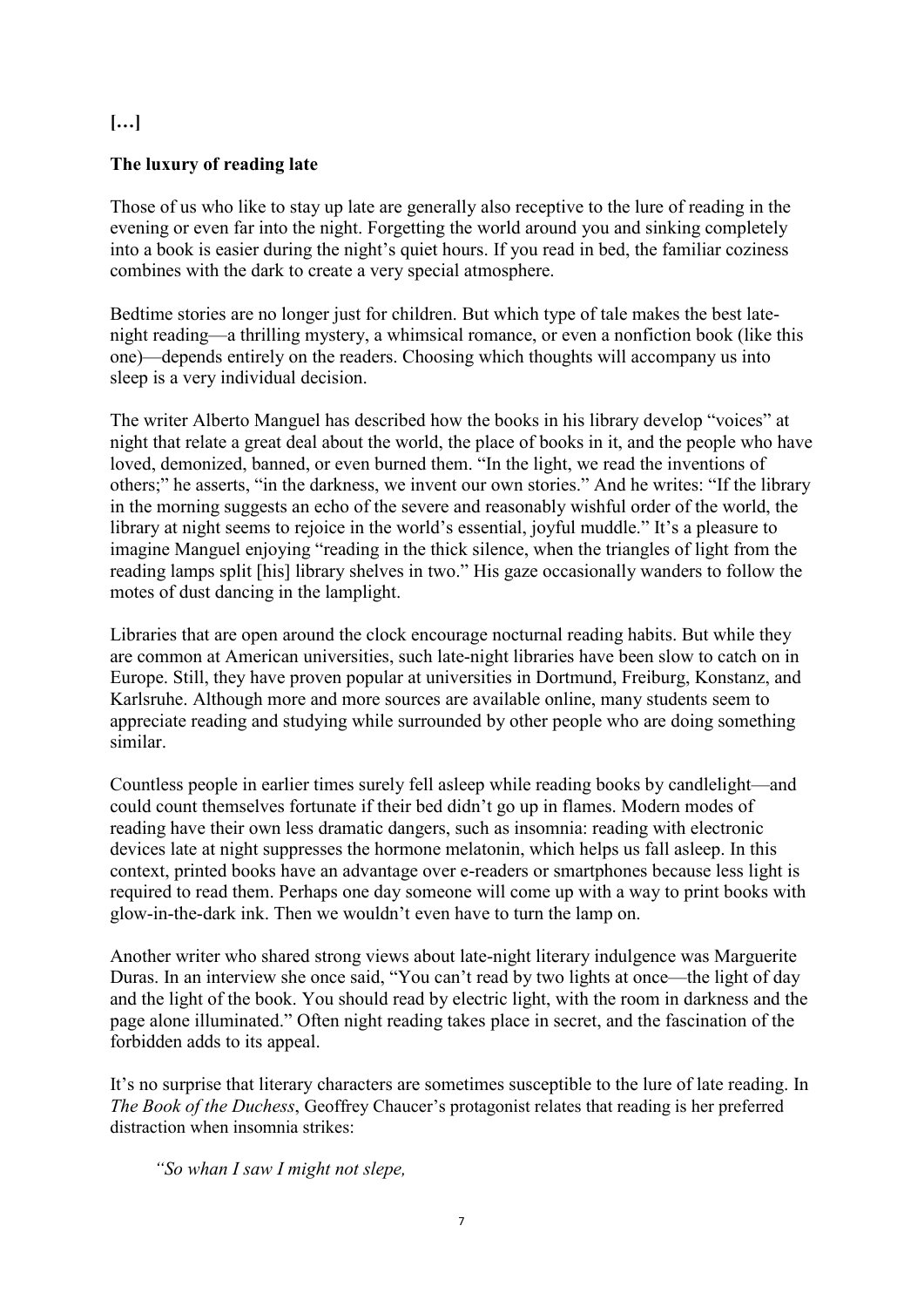*Til now late, this other night, Upon my bedde I sat upright And bad oon reche me a book, A romaunce, and he hit me took To rede and dryve the night away; For me thoghte it better play Then playen either at ches or tables."* 

Famed diarist Samuel Pepys also recorded a bout of late-night reading for posterity. After a festive evening of wine and song with friends, he retired to his room with a book: *L'école des filles*, published in English as *The School of Venus*. In his diary, Pepys fully admits that this tome is "a mighty lewd book"—indeed, that was certainly the reason it attracted him. Still, Pepys first tries to convince himself that his conscience is clear because he was merely interested in it "for information sake." But as he continues reading and the book's physical effect on him grows impossible to ignore, this attempt at self-deception becomes increasingly laughable. Filled with shame and contrition, he decides to burn the book—although, notably, only after it has served its purpose. Of course, Pepys did document the incident, preserving it for posterity. That's quite a difference from most readers of pornography, who disappear under the covers with a flashlight to peruse these works and never tell a soul about it.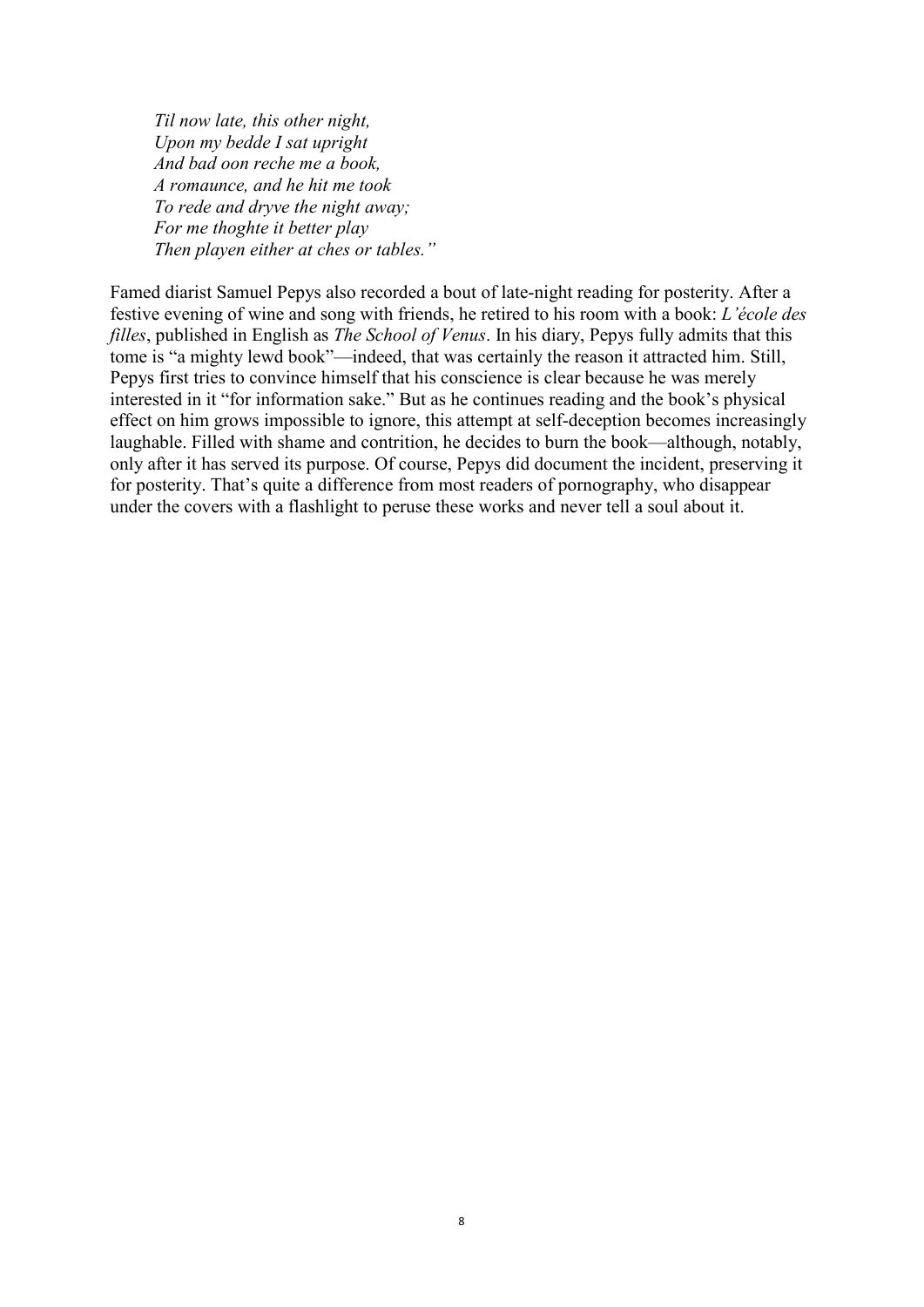*"One must see the night before one can realize the day."*  Anne Sexton

*"At night every cat is a leopard."*  Italian proverb

*"Each night, when I go to sleep, I die. And the next morning, when I wake up, I am reborn."* Mahatma Gandhi

*"Only in the darkness can you see the stars."*  Martin Luther King, Jr.

*"What are days for? To wake us up. To put between the endless nights. What are nights for? To fall through time, into another world."* Laurie Anderson

*"Does not everything that inspires us wear the color of the night?"*  Novalis

*"I curse the Night, yet doth from Day mee hide."*  William Drummond

*"The night has a thousand eyes, And the day but one."*  Francis William Bourdillon

"What hath night to do with sleep?" John Milton

*"Every day has its troubles, and the night its joys."*  Johann Wolfgang von Goethe

*"The darker the night, the brighter the stars, the deeper the grief, the closer is God!"*  Fjodor Dostojewski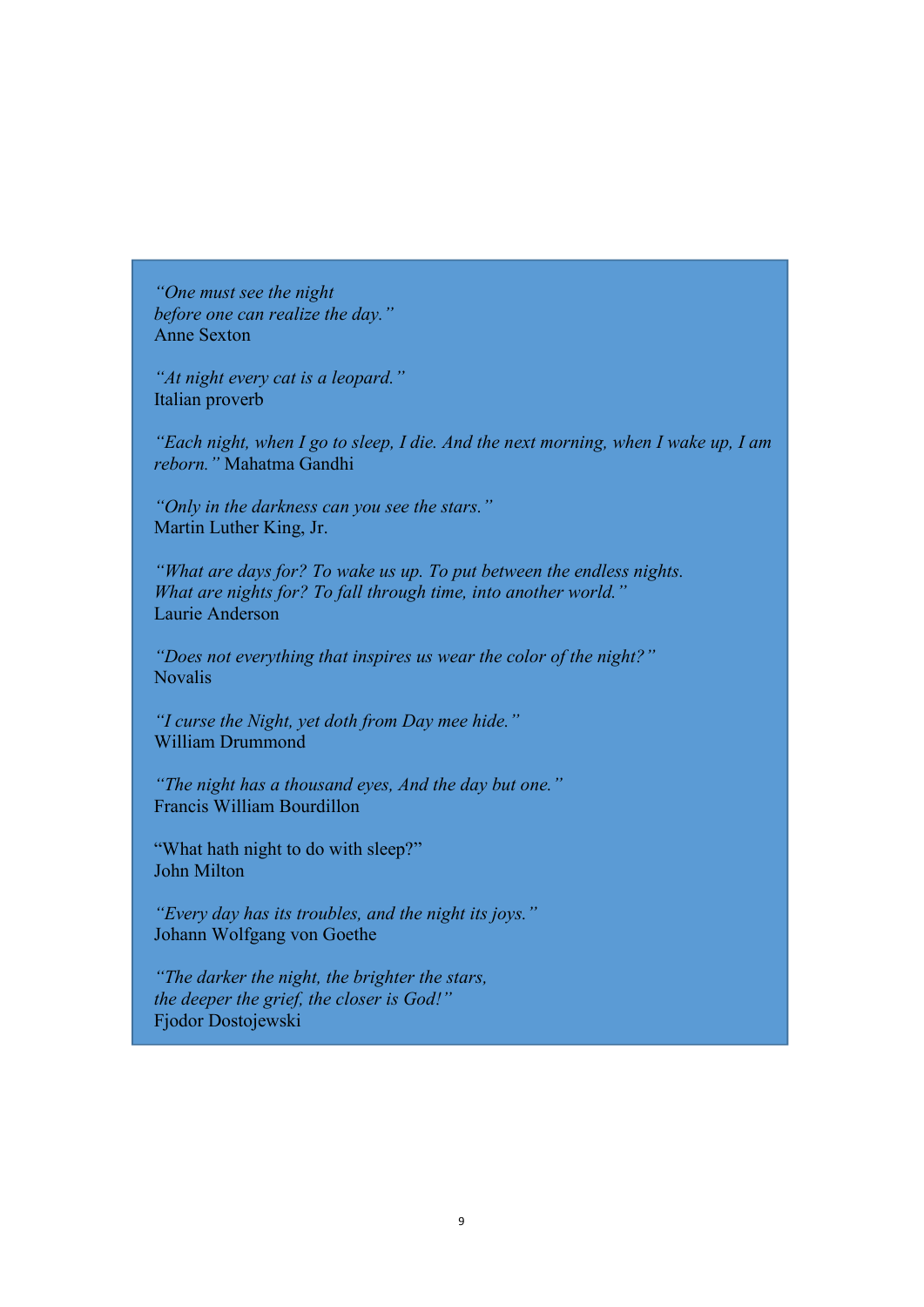## **Night wanderings**

"One should take heed not to journey out in the evening, but rather to remain where one is; for the night is a friend to no one." This advice comes from the pen of Master Johann Dietz, a military surgeon in the service of Frederick Wilhelm, the Great Elector of Brandenburg. Dietz recorded these tips in his autobiography as the seventeenth century was giving way to the eighteenth. For those with no choice but to travel at night, he recommends selecting a time when the moon is full: hazards in the road are easier to recognize then, and your chances of spotting robbers in advance are better. Whenever possible, travelers joined forces so they wouldn't be as vulnerable. Some also put their trust in amulets, rosaries, and lamps as protection against evil spirits and criminals —or carried weapons so they could defend themselves in an emergency.

Everything changed in the nineteenth century with an innovation that revolutionized night travel. Georges Nagelmackers, a Belgian engineer who spent the 1860s in America, brought the idea of the Pullman train car to Europe. Soon a variety of countries had their own versions of these luxurious sleeping and salon cars. As the founder of the Compagnie Internationale des Wagons-Lits, Nagelmackers also played an important role in the development of the legendary Orient Express. The line's high-end trains often featured wood-paneled interiors, dining and salon cars, and specially equipped sleeping cars with up to ten compartments that could be converted into seating for the daytime. Originally only strangers of the same sex could book a trip in a single compartment.

Although night trains represented a leap in safety, not everyone was a fan of this new mode of travel. "It's a strange feeling to lie in bed and be whisked through the night," wrote Alfred Polgar. "What's more, the earth is rotating and revolving around the sun. It's hard to not get nervous in a situation like that."

Any number of things could make a train passenger on a night journey uneasy: suspicious strangers who smoke a last cigarette in the aisle and stare portentously out into the darkness, although the only thing they can see in the window is their own reflection. Abrupt movements and the irritating squeaking of the train on the tracks. Fellow passengers who loudly complain or argue, are drunk, and probably smell—and who hopefully disappear into a different compartment. Errant beams of light from stations in unknown places that always manage to pierce through your drowsiness. The half-naked bodies of strangers that you'd rather not see. Irritable conductors who slide the door open just as you're finally getting some rest. Agatha Christie, a passionate world traveler, drew on the vagaries of the night train experience to construct one of the most compelling mystery novels of all time. In *Murder on the Orient Express*, a killing takes place on a three-day journey from Constantinople to Calais —and is duly solved before the train reaches its destination.

Once the trains were established, it didn't take long for books to appear that examined the phenomenon of night journeys and provided advice for travelers. One example, published around 1921, was *On the Technique of Travel* by the apparently rather fussy Austrian geographer and engineer Robert Haardt:

*"Especially on night journeys, paying attention to the compartment's ventilation is essential in order to allow the stale air and … overheated atmosphere to escape continuously without generating unhealthy drafts by opening the windows to an excessive degree, allowing too much morning coolness to stream in and give everyone a*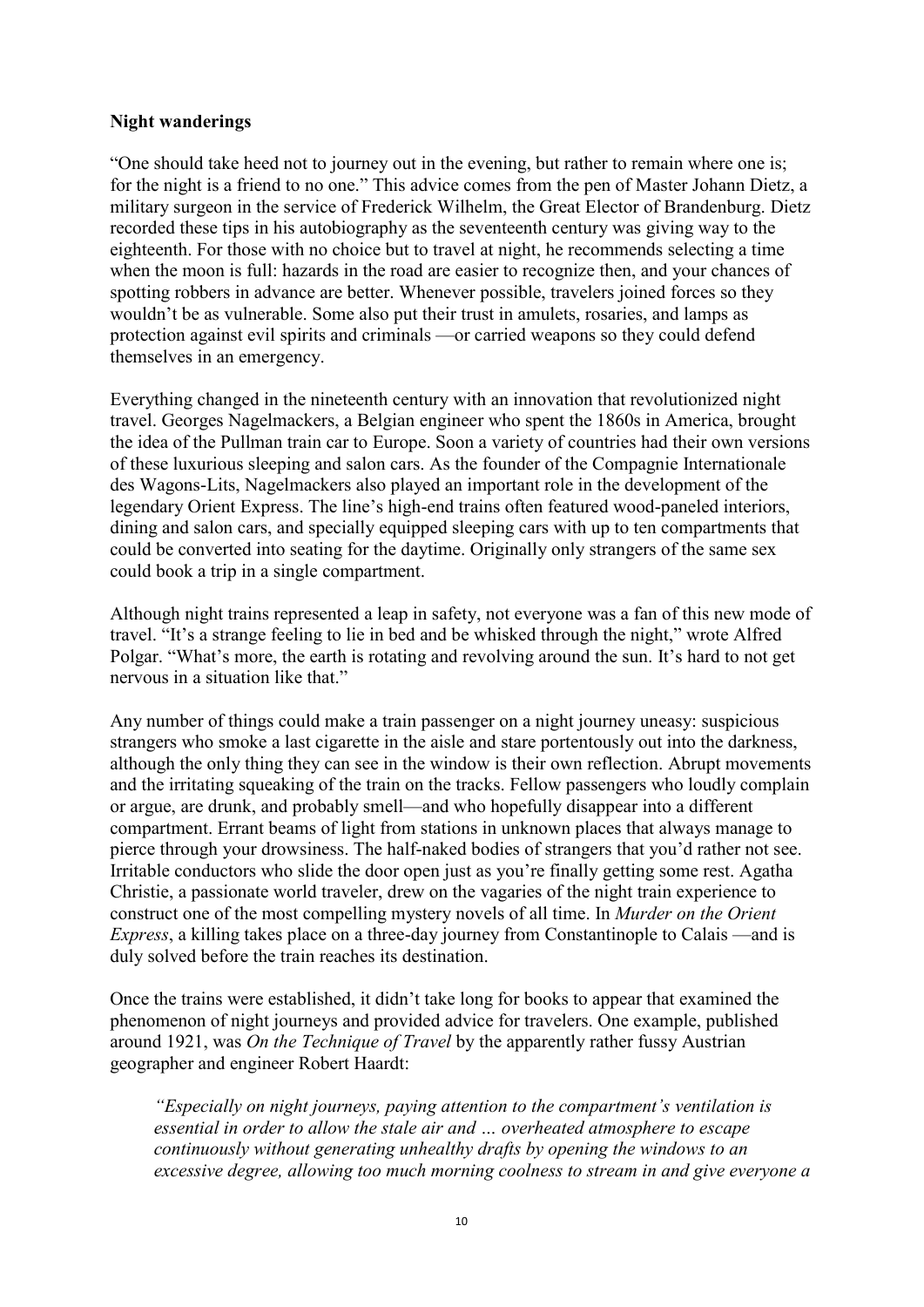*cold… Leaving the windows open at night may also give thieves an opportunity to reach in. This is more likely to happen to train passengers in the tropics than in Europe if, before going to sleep, they neglect to close the shutter-like wooden windows that let in the air."* 

In Thomas Mann's novel *The Confessions of Felix Krull, Confidence Mann*, the Marquis de Venosta is fortunate enough to have his compartment to himself. But although his first-class berth is of "excellent construction," he still has trouble falling asleep, despite his "inborn love and talent for slumber" and "the ease with which (he is) otherwise wont to enter the sweet, restorative homeland of the unconscious."

There's a simple explanation for his restlessness:

*"Why, before going to sleep—looking ahead toward the first night I would spend in a train that raced, swayed, and bumped, now stopping, now starting up again with a jolt—did I have to drink so much coffee? This was tantamount to intentionally robbing myself of the sleep that even my unfamiliar shaking bed alone would not have stolen from me."* 

Inns are also places where complete strangers meet and must then somehow come to terms with one another during the nighttime. Even the grand hotels that began emerging at the end of the nineteenth century were no exceptions. People had to learn to tactfully stay out of one another's way while all spending the night under the same roof. Unless, of course, they were looking to make contact, because not all the socializing that happened was by chance. Hotels have always been the sites of amorous adventures, illegitimate affairs, and questionable transactions. Women traveling alone could sometimes find it very difficult to gain admittance at all. In March 1891, for example, the management of New York's Fifth Avenue Hotel simply refused to accommodate a woman who arrived late at night in search of a room, although they faced a public outcry as a result.

The person who could most accurately assess the guests' secrets was the night porter, since this position provided an overview of who came in when and when they left again—or didn't. In a poem dedicated to his "twelve hundredth hotel room," Klaus Mann— the son of Thomas Mann, mentioned above—indicates the kind of complications that could result:

*"What kind of person is the night porter? Will he allow me to take my visitor up to my room, politely looking aside when I stroll past his desk as though it were the most natural thing in the world? Or does he take a strict tone—'Please step into the writing room, there is something we need to discuss.' "* 

In addition to regular travelers and guests, hotels have attracted their share of notorious vagabonds, more-or-less-questionable characters, and even outright criminals. And of course there have always been complaints about guests who refused to comply with the social rules of this temporary community. Probably no one has so meticulously documented the full gamut of sounds to be heard in a hotel room—both day and night—than Hermann Hesse did in his description of a stay in the city of Baden:

*"With what suffering and surrender we stare up at the whitewashed ceiling, which never fails to grin with silent emptiness when we first view the room, only to thunder*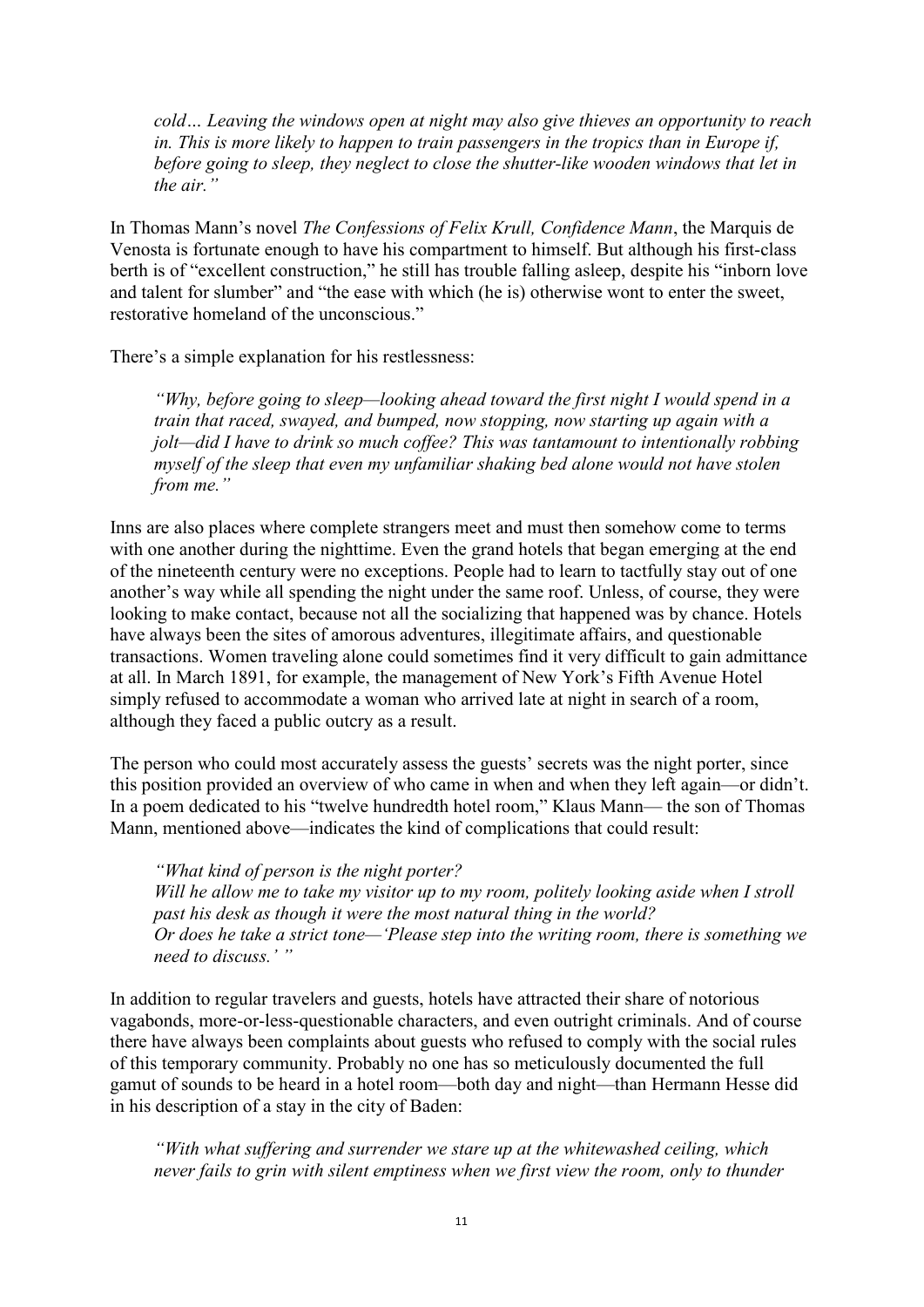*morning and evening with the footsteps of the resident above us—ah, and not only with footsteps; they are familiar and not the worst foe! No, in the fateful hour unforeseen sounds and vibrations roll above this harmless white expanse—and through the thin doors and walls: boots flung aside, walking sticks dropped to the floor, powerful rhythmic shaking (signaling health-promoting exercises), upended chairs, a book or glass tumbling from the nightstand, suitcases and furniture being pushed back and forth. And the voices: people talking to one another, talking to themselves, coughing, laughing, snoring! What's more, worse than all of these are the unknown, inexplicable sounds, the strange, ghostly noises that we can't interpret, the spirits that knock and rustle, all the clicking, tapping, whispering, whistling, sucking, whirring, sighing, creaking, pecking, bubbling—God only knows what kind of vast invisible orchestra can be hidden in the few square meters of a hotel room!"* 

In comparison, Thomas Mann's diary entry recording marking a stay in the Waldhotel National in Arosa, Switzerland, was positively restrained: "Objectionable racket at night due to loud guests."

But human sounds aren't behind every hellish hotel night. For British composer Edward Elgar, a 1905 stay in Istanbul's legendary Pera Palace Hotel was marred by a disturbance of another kind: "In the night the most fearful noise by the dogs—a sound I never dreamt possible—like 40,000 dogs—they were just under the window."

Perhaps, despite the disturbances and disruptions hotel stays may involve, the possibility of random encounters lends them certain frisson. Mario Wirz described this longing in *Embraces at the End of the Night*: "I leave the door wide open. Maybe a hotel guest will lose his way and come in. A slightly drunken traveling salesman who doesn't care where he ends up. Someone ready to warm a stranger tonight. We can't save each other, but we can give each other comfort."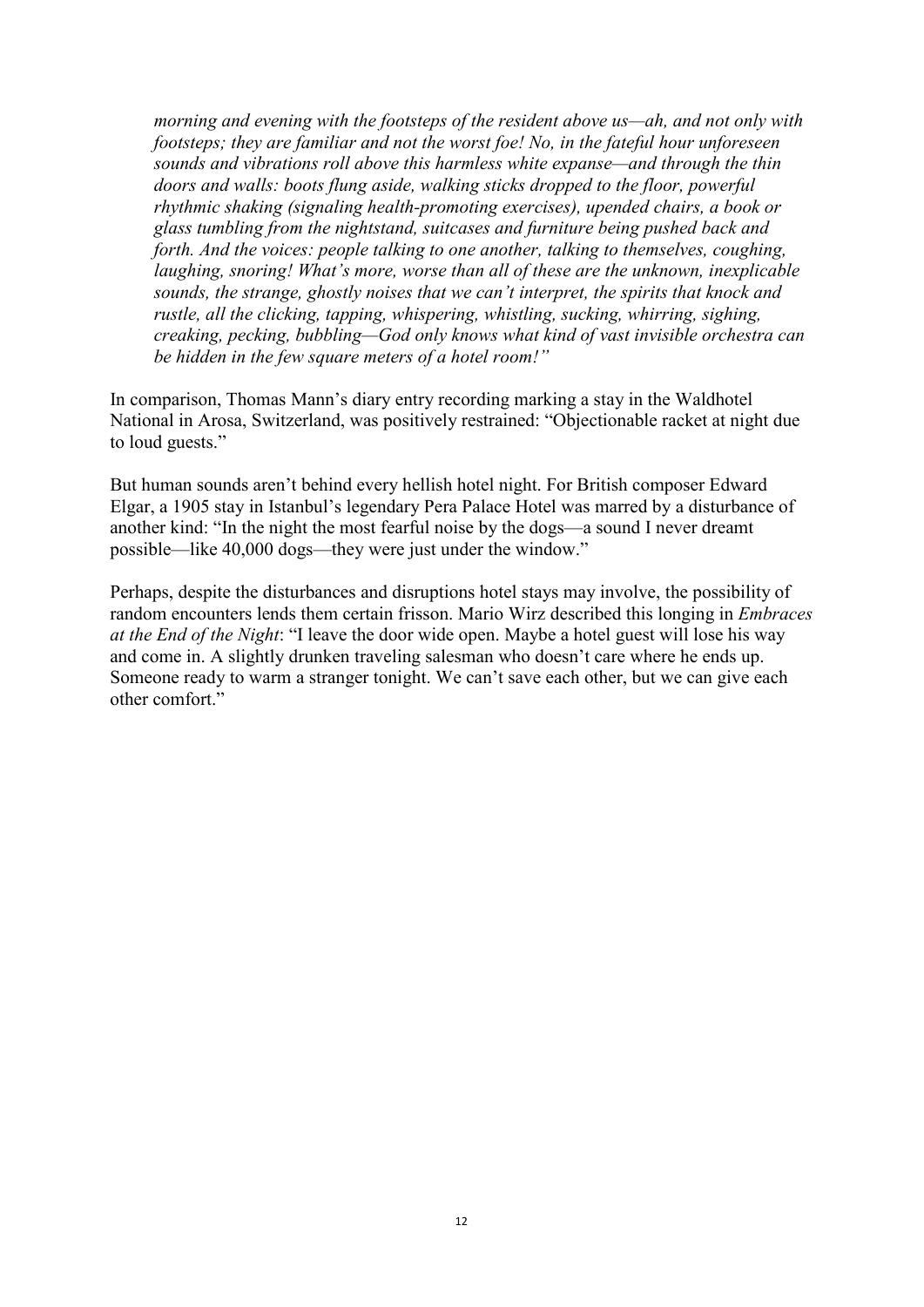## **How we sleep**

In the time before artificial light pushed the day later and later into the night, when did people go to bed? Groundbreaking research by the American historian Roger Ekirch suggests that into the eighteenth century, Europeans did not generally sleep through the night. Instead, phases of sleep alternated with at least one longer period of activity. The following excerpt from Miguel de Cervantes's Don Quijote supports this view:

*"It was a somewhat dark night, although the moon was in the sky, but not where it could be seen. At times señora Diana travels to the far ends of the earth and makes the hills black and valleys dark. Don Quixote fulfilled his obligations to nature, and he slept his first sleep, without giving any room for his second, quite the opposite of Sancho, who never had a second one because the first one lasted from the night to the morning, which served to show his sturdy constitution and few cares."* 

We night expect that this sleep pattern originated in the early Christian period, when monks had to get up for night prayers, but Ekirch shows that it stretches back to late antiquity. People filled the time spent awake in the middle of the night with any number of activities: smoking, visiting neighbors, tending the fire, praying, physical intimacy, and perhaps thinking over the dreams they had just had. Ekirch explains:

*"Often, persons emerged from their first sleep to ponder a kaleidoscope of partially crystallized images, slightly blurred but otherwise vivid tableaus born of their dreams… As in previous eras, dreams played a profound role in early modern life, every bit as revealing, according to popular sentiment, of prospects ahead as of times past.... The general public valued not only the oracular quality of dreams but also the deeper understanding they permitted of one's body and soul."* 

Criminals used these late-waking hours to plunder empty shops, steal firewood, or pluck forbidden fruit from neighboring orchards. Others, like Henry Best of Elmswell, a seventeenth-century farmer, took the opportunity to drive roving animals from their fields.

As sources of artificial light became more widespread, these nocturnal phases changed, especially in cities. Ekirch locates this shift in the eighteenth century. But while increased illumination enabled all kinds of evening entertainments, city nights retained their sinister side. For Charles Dickens, that masterful chronicler of urban life, cities remained places of "guilt and darkness."

Over the course of history, people have come up with all kinds of ideas about sleep including some that push the envelope. Some hardy souls are convinced that they can store up sleep in advance for when they need it later, like camels filling up on water before crossing the desert. The saying "Six hours of sleep for a man, seven for a woman, eight for a fool" is often attributed to Napoleon Bonaparte, who could even supposedly get by on just four hours a night when demands on him were high. Leonardo da Vinci was indeed enormously productive, but there is no proof to the legend that he slept in twenty-minute spurts every four hours, for a total of two hours spread over six sessions per day. This polyphasic cycle is known as the Ubermann sleep schedule (and I am most certainly not recommending you try it yourself). In fact, sleep researchers tell us that while a range of individual differences exist, longer periods of recovery are essential for anyone who has had to make do with very short periods of sleep for an extended period.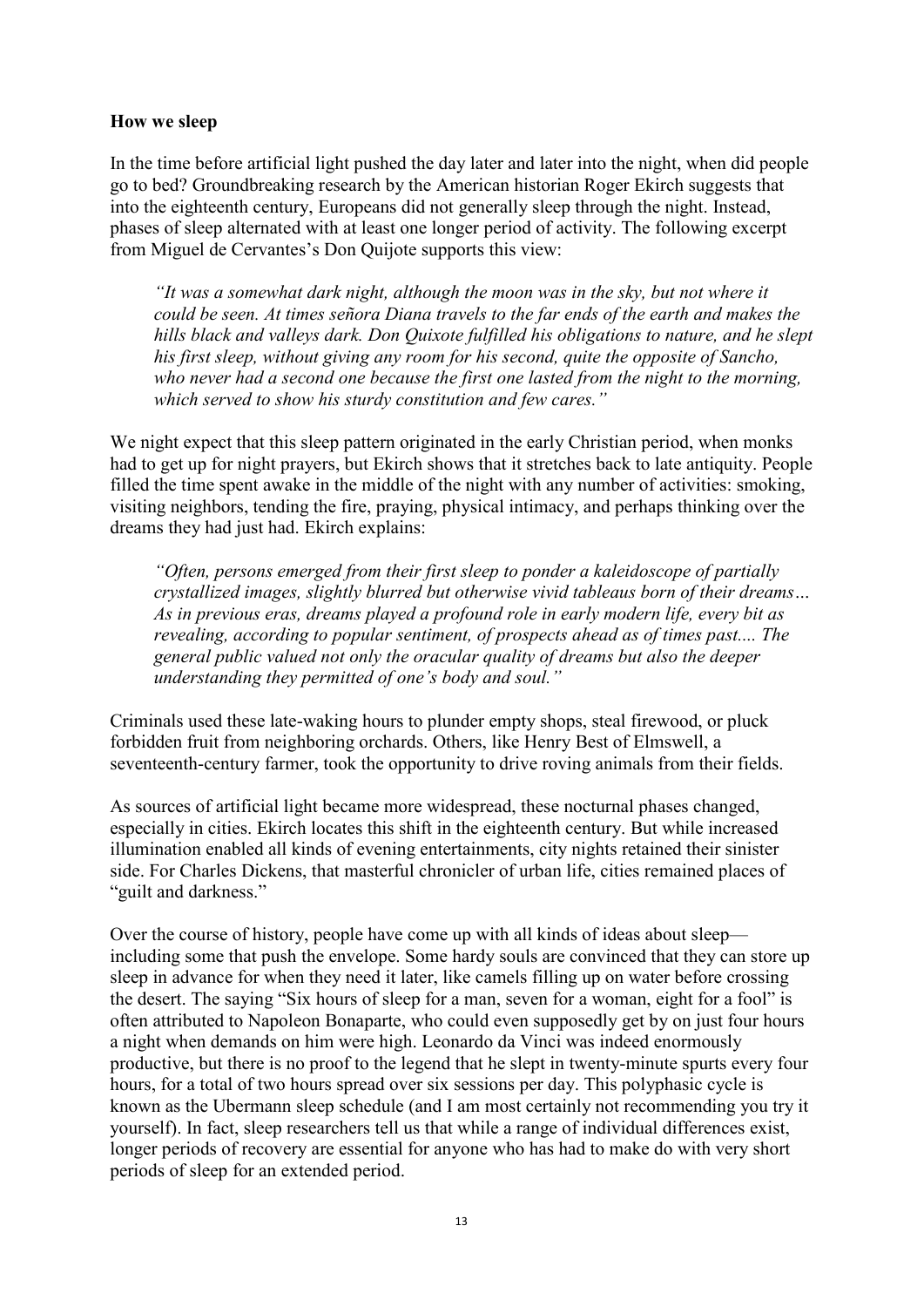All kinds of things are presumed to cause sleeplessness, and the list of cures is probably at least as long. And there have always been people who can't sleep, for whatever reason. Fear, noise, cold, hunger, and war are all among them. Artificial light and even bright moonlight that finds its way into the window can disrupt our slumber. And of course there are all the troubled thoughts that plague insomniacs who just want to escape into dreamland. Conscious attempts to grow drowsy—like counting sheep, imagining the sounds of a babbling mountain brook, or convincing ourselves that we feel heavy—can have precisely the opposite effect than intended. Paradoxically, the best way to nod off is often to tell ourselves that staying awake is essential. For the first-person narrator of Anna Seghers's novel *Transit*, a story of exile during the Second World War, the struggle to sleep brings the sense of being in an entirely different place:

*"Even as I fell asleep I had the feeling of being on a ship, not because I heard so much about them or wanted to travel on one, but because I felt dizzy and miserable in the surging waves of impressions and sensations, without the strength to explain myself. And from all sides noise bombarded me, as if I were sleeping on a slippery plank in the middle of a drunken crew. I heard luggage rolling and crashing as if it had been carelessly loaded into the hold of a ship tossed by the sea. I heard French curses and Spanish farewells, and finally—but more intensely than all the rest—I heard a simple little song that I had last heard in my homeland back when none of us knew who Hitler was, not even Hitler himself. I told myself that I was surely just dreaming. And then I really did fall asleep."* 

Every insomniac has their own story. Anton Chekhov, who was a physician as well as a writer, memorialized one such remarkable account in his story "A Case History." Koryolov, the assistant to a doctor in Moscow, travels to the country to visit Liza, a young woman plagued by sleeplessness whose father owns a textile factory. "She had been ill for some time and had been treated by various doctors; during the previous night, from evening until morning, she had such violent palpitations of the heart that no one in the house had slept; they were afraid that she might die." On the way to her, Koryolov notices ailing workers, marked by alcohol. "I feel such a weight on my heart nearly every night," Liza says. It soon becomes clear that the young woman's insomnia is the outgrowth of her guilty conscience about the workers' exploitation. As Korolyov learns, the factory's five buildings belong to her. "As the owner of this factory owner and a wealthy heiress, you feel dissatisfied," he tells her. "You aren't convinced of your right to it and that's why you can't sleep. Of course, that's better than if you were satisfied, slept well, and thought everything was fine. Your sleeplessness does you credit; in any case, it's a good sign."

Emily and Charlotte Brontë, who both suffered from insomnia, supposedly walked around their dining table in the evening before bed until they were tired enough to sleep. After Emily died, Charlotte's sleeplessness intensified and she apparently extended these walks until dawn, wandering through the neighborhood and to the cemetery. The inability to sleep also plagued Emil Cioran, a Romanian writer with a tendency to nihilism. Cioran lived for decades in a run-down attic apartment in Paris, and it seems he rarely enjoyed a good night's sleep there. "What is that one crucifixion compared to the daily kind any insomniac endures?" he once asked.

Marcel Proust is considered one of history's most famous insomniacs and he indeed wrote through the night with extreme concentration. At the same time, he enjoyed the luxury of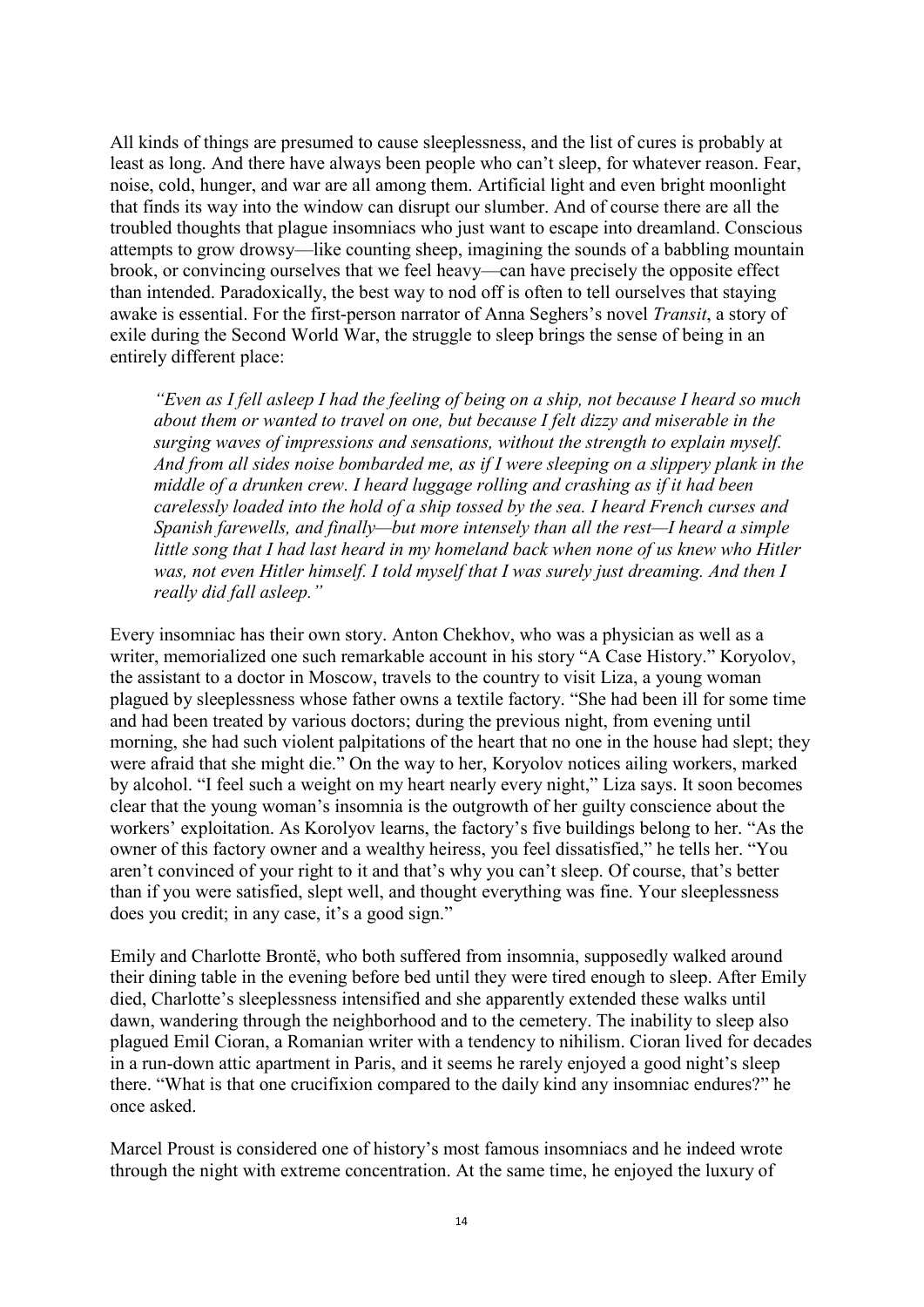being able to sleep during the day, and we know that he was less prone to his allergy-induced bouts of asthma at night. Could it be that he simply reversed the normal rhythm of sleeping and waking because he could think more freely at night? Proust's habits clearly show how much social status determines the implications of being awake at night and the constraints on how people organize their daytime and nighttime activities. Someone who goes to work early every day will never have the chance to experience the night in all its facets or draw on it as a source of inspiration.

The dream of eliminating the need to sleep without suffering ill effects continues to fire imaginations, and some researchers are looking to the animal kingdom for answers. One remarkable subject of their study is the white-crowned sparrow. Scientists have learned that these small American songbirds can stay awake for up to two weeks, an ability that enables them to fly from Alaska to northern Mexico without stopping.

For the last word on the subject, let's turn to the protagonist of Ulrike Kolb's aptly named novel *The Sleepless*:

*"Why is there no treatment to cure us of sleep, this God-ordained waste of time? What was that the therapist said recently? It's not that you can't sleep—but that you don't want to! And the way he said it! As if he had discovered that my life contained a hidden crime. Here comes another one of those gurus who want to sell us a bill of goods. As if sleep were really the cradle of life, the source of energy, the darkness we have to thank for the light, and other such trivialities… when really nothing is more powerful than the synapse choir of all those awake in the night."*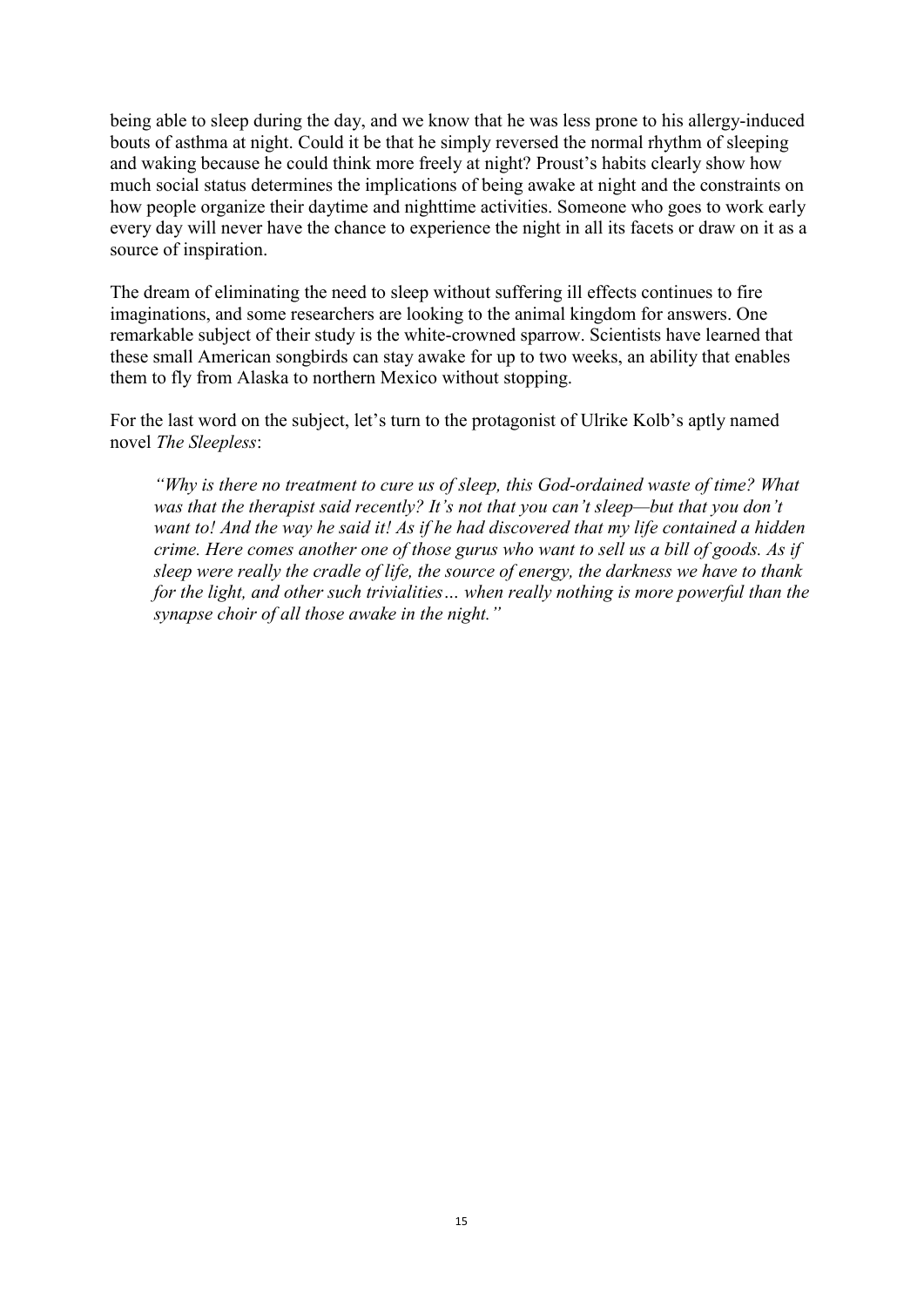### **What keeps us up at night**

*It is night: now all the gushing fountains raise their voices. Any my soul is a gushing fountain, too. It is night: now all the lovers' songs awaken. And my soul is a lover's song, too.*  Friedrich Nietzsche, "The Night Song," *Thus Spoke Zarathustra* 

Darkness intensifies our moods and susceptibility to stimuli. Some people prefer to do creative work at night because the lack of noise and other distractions makes it easier for them to concentrate. The fact that they can only glimpse the world around them vaguely—or can't see it at all—enables flights of imagination that are nearly impossible during the day.

Authors in particular have a tendency to retreat during the night to burn their midnight oil. For the Cuban writer José Martí, night was "the encouraging friend of poetry." Honoré de Balzac had the habit of going to bed for six or seven hours immediately after dinner —"like the chickens," in his words. At one o'clock in the morning he got up and worked for seven hours. Then he enjoyed a nap from eight o'clock to nine-thirty before he received his guests, took a bath, and left the house. Balzac supposedly drank fifty cups of coffee each day. While there's no proof this rumor is true, all that caffeine might have helped him to maintain this unusual daily rhythm. In Balzac's age, this pattern of waking and sleeping was known as *dorveille*—a combination of *dormir* (to sleep) and *veiller* (to stay awake).

It's not surprising that horror author H. P. Lovecraft found inspiration in the dark, late hours. "At night, when the objective world has slunk back into its cavern and left dreamers to their own, there come inspirations and capabilities impossible at any less magical and quiet hour," he wrote. "No one knows whether or not he is a writer unless he has tried writing at night." For others, the transitional period of the early morning provides the necessary creative kick. Novelist Toni Morrison, winner of a Nobel prize in literature, once described how she gets into the writing mindset: "I always get up and make a cup of coffee while it is still dark—it must be dark—and then I drink the coffee and watch the light come." Playwright and author Dmitré Dinev wrote exclusively at night for many years, but later switched his working hours to the morning between four and seven o'clock. He offered a remarkable anthropological explanation for his productivity at this very early time: his body, claimed, "has stored in tis genes the ancient rhythm of countless lines of farmers who rose with their livestock for centuries."

But waking up in the night or during the early morning is not always a surefire way to unlock creativity and mentally conquer new fields of inquiry. In fact, troubling thoughts we manage to suppress during the day can reassert themselves. German author Bettina von Arnim was familiar with this feeling: "All alone in the night's darkness, the depths of what we desire become quite clear!"

Some of us know all too well that night alone is no guarantee of sleep. When our thoughts begin to circle incessantly, it's hard to resist the urge to subdue the demons of insomnia with sleeping pills. Memories come—perhaps with regret over decisions that seemed right at the time but turned out to be wrong. At night feelings of loneliness, separation, or grief over lost loved ones can be especially intense. "What keeps me awake are women, losses and failures, imagined and real fears and dangers, pretentions and insults that I committed or suffered," wrote Ivo Andrić, a Yugoslavian author and Nobel laureate plagued by sleeplessness. But he did see a ray of hope in the fact that the power of these subjects over him faded as he grew older and his concerns sank "in the sea of forgetting and unconsciousness."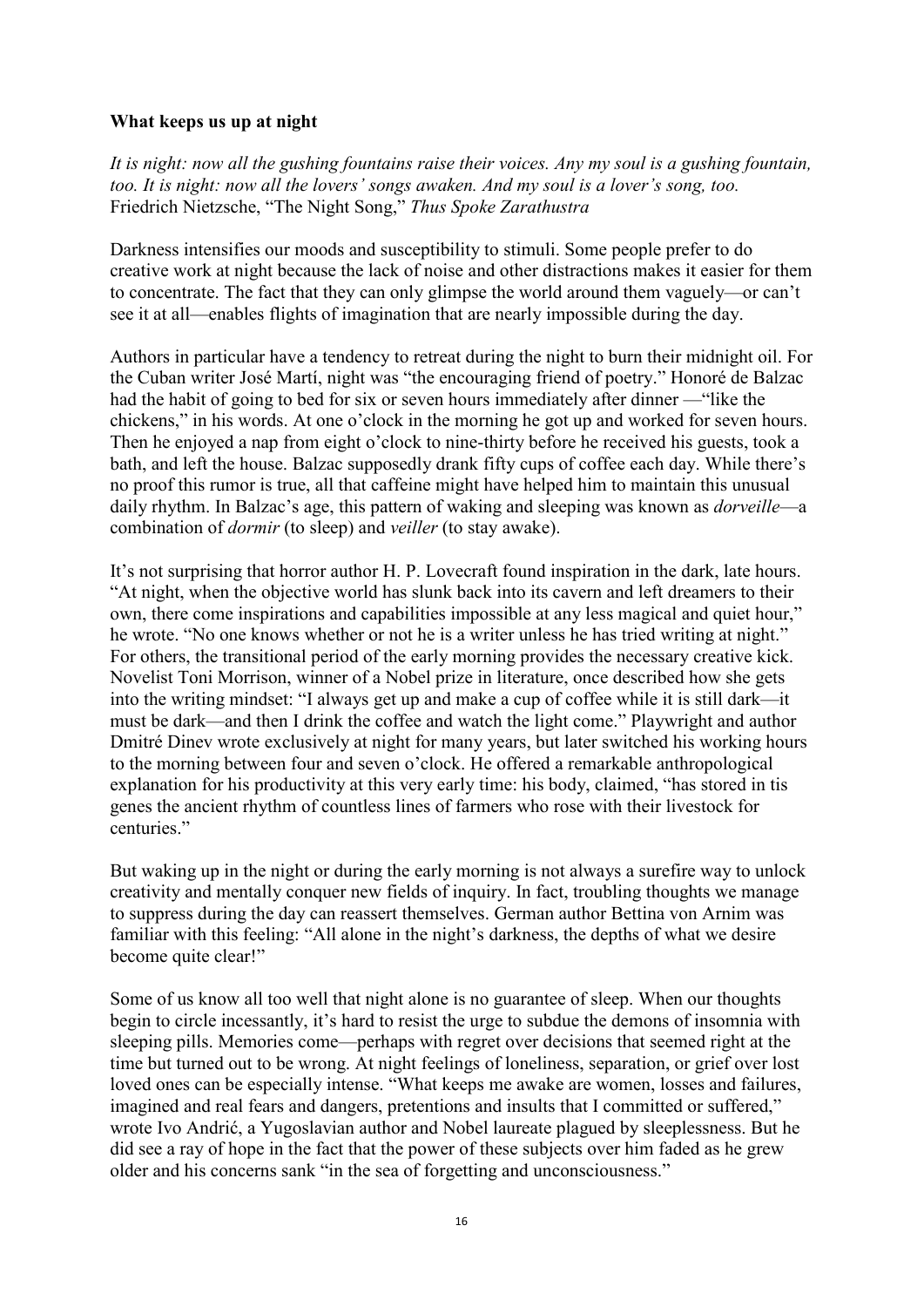If concerns and regrets fuel insomnia, can the right behavior help prevent it? The patriarch of Thomas Mann's novel *Buddenbrooks* seems to think so. As he turns over the reins of the family business to his son, he admonishes him to "be zealous in your business dealing by day, but only engage in those that will let you sleep peacefully at night."

Children presumably have fewer memories and regrets to torment them. But they are much more likely than adults to suffer from *pavor nocturnus*, or night terrors, that cause them to start up from deep sleep with wide-open eyes, frightened and disoriented. Physical pain can also be especially intense at night. Gout, for example, flares up during sleep until it becomes excruciating enough to wake the unfortunate sufferer.

An even more mysterious nocturnal phenomenon is somnambulism, or sleepwalking. It seems to be triggered by stress or certain medications, but some people are apparently genetically disposed to it as well. The haunting image of a sleepwalker gliding at dizzy heights along the rooftops with outstretched arms and closed eyes is firmly anchored in our collective imagination, but such a thing is very unlikely to actually happen. In Vincenzo Bellini's 1831 opera *La sonnambula*, the title character performs feats that are likewise improbable: by the light of a full moon, this nightgown-clad sleepwalker balances on a treacherous wooden ledge by a splashing waterwheel. Today scientists believe that somnambulists' "sleep" is purely physical and their consciousness—with all its drives, emotions, and instincts—is wide awake. Amazingly, sleepwalkers have been known to drive, cook, and eat. In rare cases, aided by the fact that the mind's self-control mechanisms are deactivated, a sleepwalker has even killed someone. In short, "sleepwalkers" are asleep and awake at the same time.

In the late eighteenth and early nineteenth century, somnambulism was often associated with the idea of "animal magnetism" postulated by Frank Anton Mesmer. Doctors who applied Mesmer's methods laid their hands on their patients' bodies or made movements over them to create "healing currents." As a result, the patients entered a trance-like state in which they could (allegedly) report which treatment—usually a special diet or certain baths—would help to cure them. In some cases, sleepwalkers were believed to have psychic abilities. For example, an 1817 volume of the German journal *Archive of Animal Magnetism* relates that a number of somnambulists in Stuttgart correctly foretold the death of "a person of high rank." In general, interest in parapsychological phenomena was strong during the nineteenth century. Spiritualist gatherings like seances were popular—and of course they generally took place at night.

*"For as darkness makes us timid and apt to see terrifying shapes everywhere, there is something similar in the effect of indistinct thought; and uncertainty always brings with it a sense of danger. Hence, towards evening, when our powers of thought and judgment are relaxed,—at the hour, as it were, of subjective darkness,—the intellect becomes tired, easily confused, and unable to get at the bottom of things; and if, in that state, we meditate on matters of personal interest to ourselves, they soon assume a dangerous and terrifying aspect. This is mostly the case at night, when we are in bed; for then the mind is fully relaxed, and the power of judgment quite unequal to its duties; but imagination is still awake. Night gives a black look to everything, whatever it may be."* 

Arthur Schopenhauer, *Counsels and Maxims*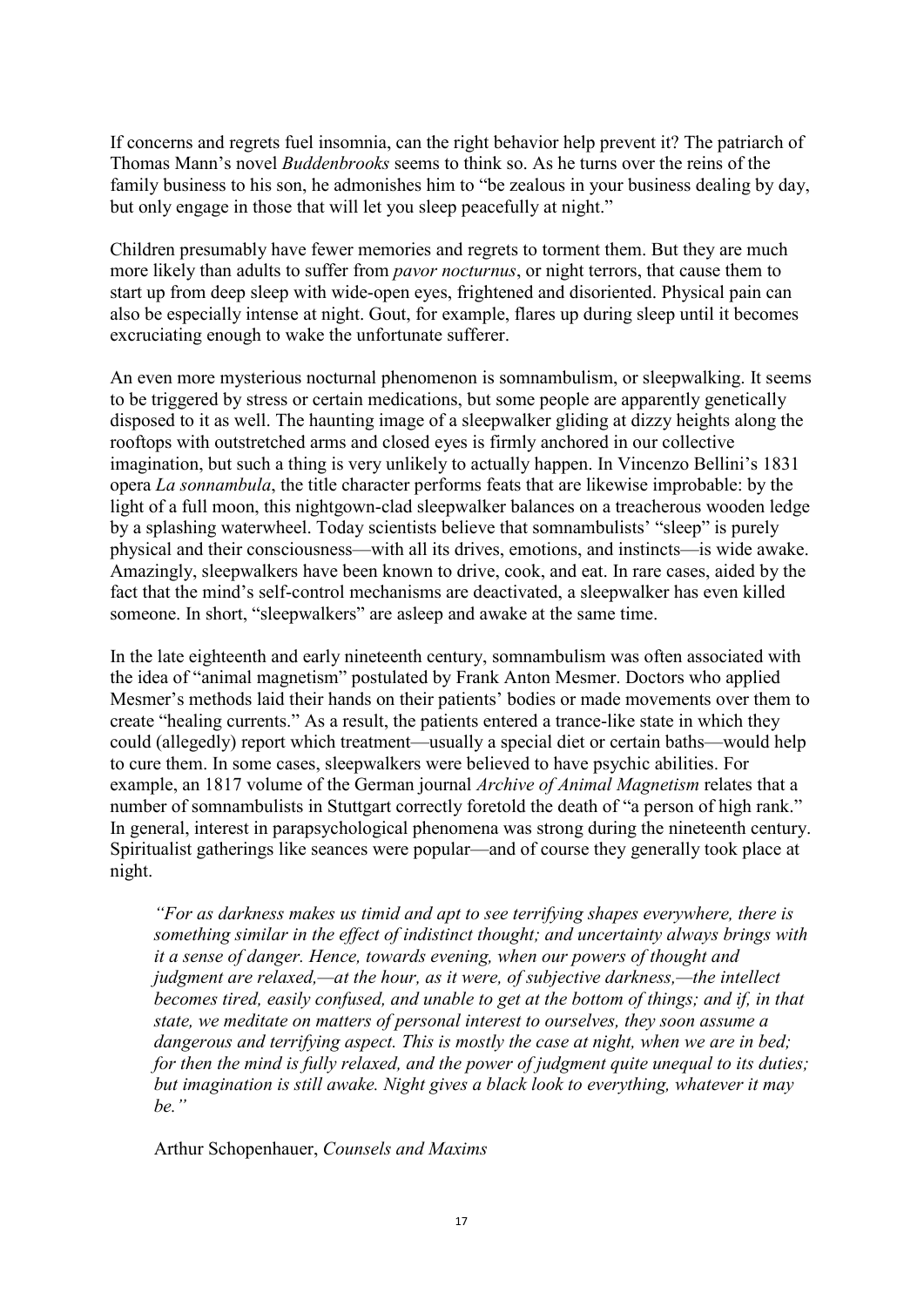#### **Wildest dreams**

Do miraculous things really come to pass at night while we sleep? Or, with a bit less hyperbole: Does sleep have an especially beneficial effect on creativity? We don't have the final answer to this question yet. But one point is certainly clear: a whole series of inventions and discoveries have ties to the nighttime, to sleep and dreams. John Steinbeck once noted, "It is a common experience that a problem difficult at night is resolved in the morning after the committee of sleep has worked on it."

One of the most famous examples of dream creativity involves the chemist August Kekulé, who had long investigated the complicated molecular structure of organic bonds, Specifically, he was interested in benzene, which consists of six carbon and six hydrogen atoms. But how were they arranged to form a benzene molecule? Kekulé dreamed of a snake biting its own tail—and in a sudden flash he realized that the atoms must form a ring. This discovery, in turn, enabled the synthesis of an entire series of artificial dyes in the second half of the nineteenth century. But this account of dream inspiration is not unique among chemists: the idea for the periodic system supposedly came to Kekulé's colleague Dmitri Mendeleev in a dream as well.

Then there's the case of Elias Howe, an American mechanical engineer. Around 1844, Howe dreamed that he was captured by cannibals carrying spears with holes bored through the tips. This image not only provided him with the idea for a sewing machine needle but led to one of the first reliable sewing machines at all. A dream that inspired the Italian-Slovenian composer Giuseppe Tartini had a very different character: in it, he made a pact with the devil and handed over his violin to the fiend. A contemporary account provides his reaction: "How very amazed I was upon hearing him play—so skillfully—such a marvelous, beautiful sonata. It surpassed anything I could dare to imagine. I was entranced, beside myself; my breath failed me and I woke up." Tartini immediately began to record as much of the dream music as he could recall. He considered the resulting composition to be his best work, and gave it the name "Devil's Trill Sonata" – but admitted that it did not approach the brilliance of the piece that he heard the devil play in his dream.

Tartini makes an appearance in an essay by the Argentinian author Jorge Luis Borges, but the real focus is on a famous dream of the English poet Samuel Taylor Coleridge. After an "indisposition" prompted Coleridge to ingest a sleep aid containing opium, he dreamed a series of verses about Kublai Khan. Shortly before nodding off, the poet had read a text by Samuel Purchas that described how the Mongol emperor "commanded a palace to be built" a palace that had previously appeared to Kublai in a dream. Coleridge claimed to have dreamed three hundred lines of verse. Unfortunately, he had written down just fifty when an unexpected visitor interrupted him and drove the rest from his mind. Borges was fascinated not only by the exquisite poem to emerge from Coleridge's dream but also by the idea that a legendary thirteenth-century ruler dreamed of a palace and had it built, and that this same palace entered—or perhaps even caused—Coleridge's dream five hundred years later.

Is it all just a strange coincidence? "Hypotheses that transcend the rational are more appealing," Borges writes. "For example, one could imagine that after the palace was destroyed, the emperor's soul penetrated that of Coleridge so that the poet could rebuild it in words, a more lasting material that marble and metal." Or could some superhuman entity be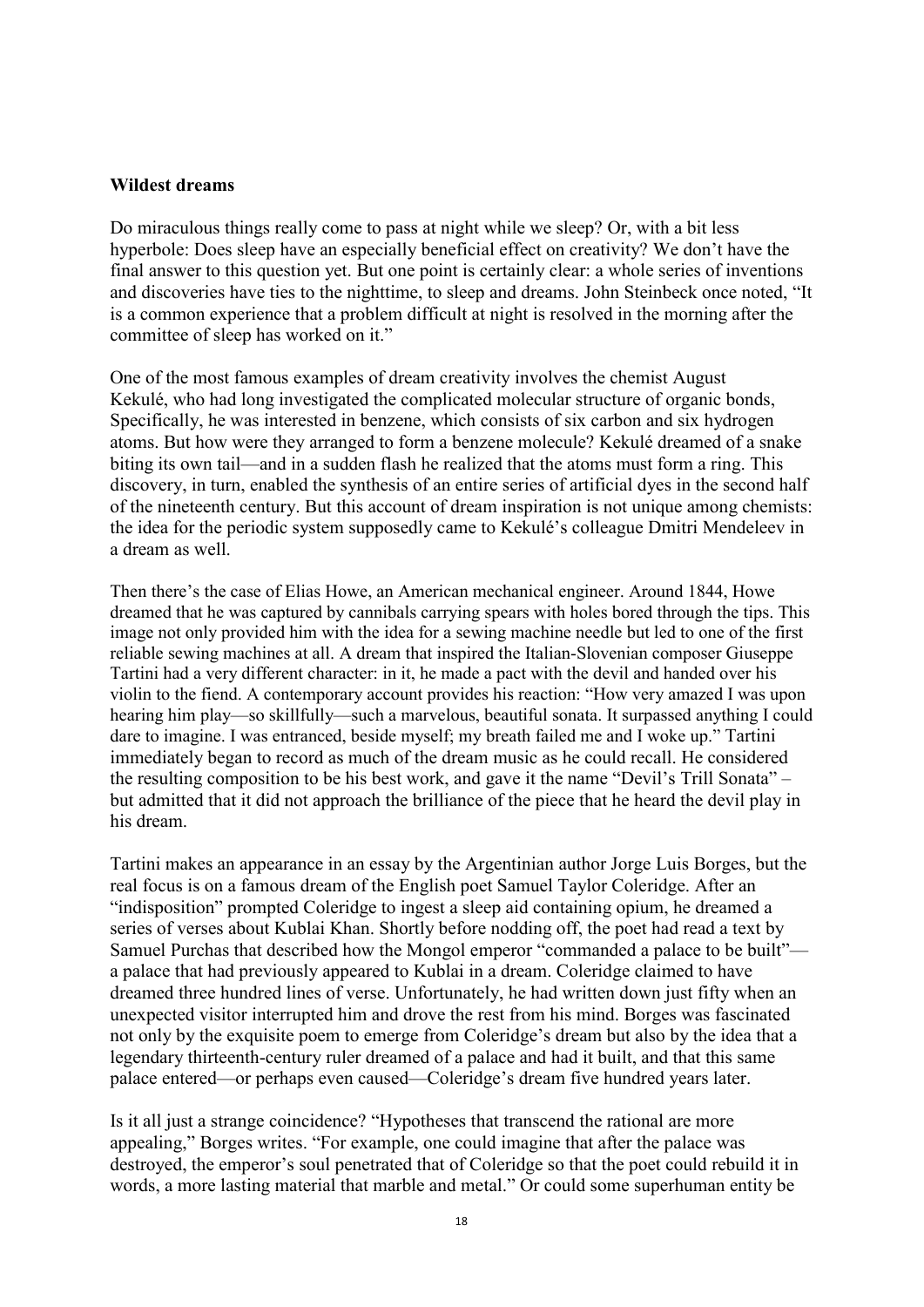behind it all? In the end, Borges comes to believe that the palace represents an archetype "not yet revealed to humankind, an eternal object … making its way into our world" and persistently progressing to its manifestation.

Dreams were long valued as divine messages that could be interpreted in different ways. But Aristotle argued against this view in this essay "On Divination in Sleep": dreams, he asserts, are not sent by the gods but rather draw their content from the day's events. In his other writing on sleep, he insisted that sleeping and waking are not complete opposites and compares dreams to reflections on water.

By the seventeenth century, the idea that dreams were not particularly worthy of attention had become commonplace. In fact, most philosophers refused to see anything productive about sleeping at all—except, of course, for the fact that we can't do without it. Arthur Schopenhauer at least acknowledged that sleep was more than just a necessary evil: "It is especially important to provide the brain the full amount of sleep it requires for reflection; sleep is to the full person what winding up is to a clock." In another passage he echoes the capitalistic language of his time, describing sleep as "the interest we must pay on the capital which is due at death; the higher the rate of interest and the more regular our payments, the more the date of redemption is postponed."

With the theories of Sigmund Freud, dream interpretation returned to the spotlight as an area of serious study. In addition to his theory that dreams are a form of wish fulfillment, Freud developed the concept of "day residue," positing that dreams link to our recent experiences and even control our sleep. He further noted that certain patterns of wishes from early childhood can be activated by this process. While his views bear some resemblance to Aristotle's, this last point represents a clear difference, as Aristotle never connected dreams to mental development on childhood or the unconscious.

But the idea that dreams could provide premonitions or even predict the future persisted, too. One account that appeared in 1833 in a sensationalist German penny magazine relates:

*"A parson who lived in a village not far from Edinburgh came to the city and went to an inn to spend the night. He dreamed of a fire with one of his children in its midst. Frightened awake, he immediately left Edinburgh and returned home. When he had traveled far enough homeward to see his house, he saw that it was really on fire. He rushed on and arrived just in time to save one of his children, who in the fear and confusion had been forgotten in a dangerous spot."* 

The cheap mass-market magazines of the day were full of stories like these. But were they all just fabrications? Or are prophetic dreams due to precise powers of subconscious observation? Do the events of dreams, which often seem to follow a bizarre logic, stem from a different level of consciousness? Some people take this line of questioning a step further and ask if it's possible to become conscious that we are dreaming and control what happens in our dreams. Adherents of this theory claim that the trick is to regularly ask yourself if you're awake: when the answer is "no," the moment of "lucidity" has arrived. At California's Lucidity Institute, researchers are investigating precisely these topics.

The warning dream of the Scottish pastor bears a resemblance to those found in tales such as *The Arabian Nights*, with their simple, easy-to-interpret symbolism. In *The Arabian Nights: A Companion*, Robert Irwin explains that "the dream in medieval Arab fiction was a